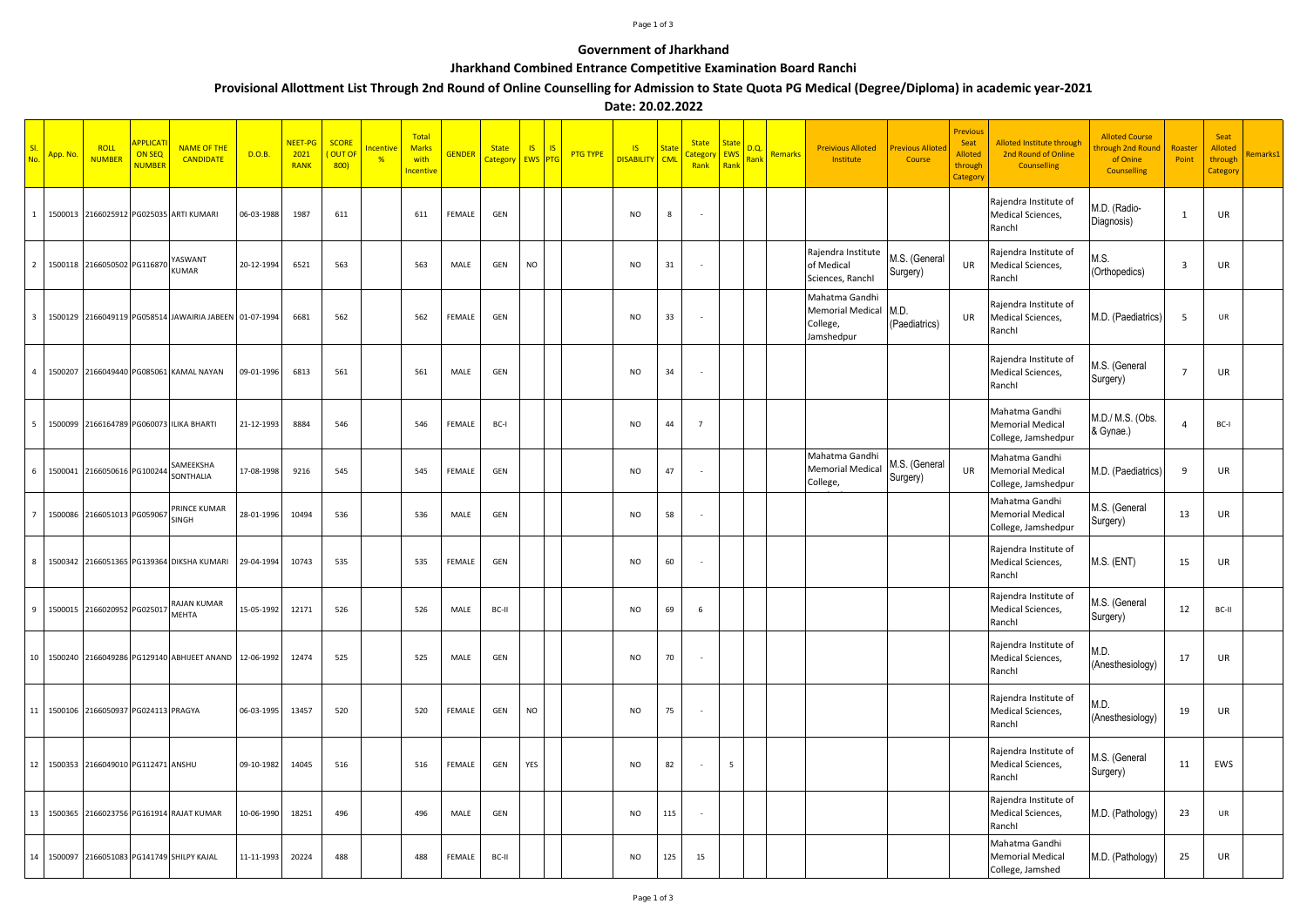| <b>SI</b><br>No. | <mark>App. No.</mark> | <b>ROLL</b><br><b>NUMBER</b>   | <b>APPLICAT</b><br><b>ON SEQ</b><br><b>NUMBEF</b> | <b>NAME OF THE</b><br><b>CANDIDATE</b>         | D.O.B.     | <mark>NEET-PG</mark><br>2021<br><b>RANK</b> | <b>SCORE</b><br>OUT OF<br>800) | <u>ncentiv</u><br>$\frac{9}{6}$ | Total<br><b>Marks</b><br>with<br><u>Incentive</u> | <b>GENDER</b> | <b>State</b><br>Categor <sup>,</sup> | IS.<br><b>EWS</b> PTC | <b>IS</b> | <b>PTG TYPE</b> | <b>IS</b><br><b>DISABILITY</b> | <b>Stat</b><br><b>CML</b> | <b>State</b><br><mark>`ategon</mark><br>Rank | State<br><b>EWS</b><br>Rank | <u>D.Q</u><br>Ranl | Remarks                      | <b>Preivious Alloted</b><br>Institute                         | <b>revious Allote</b><br>Course | Previous<br>Seat<br><b>Alloted</b><br>through<br>Category | <b>Alloted Institute through</b><br>2nd Round of Online<br><b>Counselling</b> | <b>Alloted Course</b><br>hrough 2nd Round<br>of Onine<br><b>Counselling</b> | Roaster<br>Point | Seat<br><b>Alloted</b><br>through<br>Category | <mark>emarks1</mark> |
|------------------|-----------------------|--------------------------------|---------------------------------------------------|------------------------------------------------|------------|---------------------------------------------|--------------------------------|---------------------------------|---------------------------------------------------|---------------|--------------------------------------|-----------------------|-----------|-----------------|--------------------------------|---------------------------|----------------------------------------------|-----------------------------|--------------------|------------------------------|---------------------------------------------------------------|---------------------------------|-----------------------------------------------------------|-------------------------------------------------------------------------------|-----------------------------------------------------------------------------|------------------|-----------------------------------------------|----------------------|
| 15 <sup>1</sup>  | 1500193               | 2166050501                     |                                                   | PG164266 BABLU KUMAR                           | 25-12-1986 | 48617                                       | 390                            | 20%                             | 468                                               | MALE          | SC                                   |                       |           |                 | <b>NO</b>                      | 146                       | 5                                            |                             |                    |                              |                                                               |                                 |                                                           | Rajendra Institute of<br>Medical Sciences,<br>Ranchl                          | M.S. (General<br>Surgery)                                                   | 6                | SC                                            |                      |
| 16               |                       | 1500229 2166049569 PG139620    |                                                   | HAMBHU<br>PRASAD MALIK                         | 04-05-1984 | 32847                                       | 440                            |                                 | 440                                               | MALE          | BC-I                                 |                       |           |                 | <b>NO</b>                      | 165                       | 23                                           |                             |                    |                              | Mahatma Gandhi<br><b>Memorial Medical</b><br>College, Jamshed | M.D.<br>(Pathology)             | UR                                                        | Rajendra Institute of<br>Medical Sciences,<br>Ranch                           | M.D. (Pathology)                                                            | 20               | BC-I                                          |                      |
|                  |                       | 17 1500274 2166049999 PG084948 |                                                   | <b>MITA KIRAN</b><br><b>TIGGA</b>              | 06-04-1995 | 34437                                       | 434                            |                                 | 434                                               | FEMALE        | ST                                   |                       | NO        |                 | <b>NO</b>                      | 169                       | 6                                            |                             |                    |                              |                                                               |                                 |                                                           | Rajendra Institute of<br>Medical Sciences,<br>Ranchl                          | M.D. (Paediatrics)                                                          | $\overline{2}$   | ST                                            |                      |
|                  |                       | 18 1500151 2166049240 PG144746 |                                                   | UNIT KUMAR<br>RANJAN                           | 05-09-1985 | 36788                                       | 426                            |                                 | 426                                               | MALE          | SC                                   |                       |           |                 | <b>NO</b>                      | 178                       | 10                                           |                             |                    |                              |                                                               |                                 |                                                           | Mahatma Gandhi<br><b>Memorial Medical</b><br>College, Jamshedpur              | M.S. (General<br>Surgery)                                                   | 16               | SC                                            |                      |
| 19               | 1500203               | 2166050684                     | PG135320                                          | MD ASLAM<br>JAWED                              | 08-12-1986 | 41885                                       | 410                            |                                 | 410                                               | MALE          | GEN                                  | YES                   |           |                 | <b>NO</b>                      | 192                       | $\overline{\phantom{a}}$                     | 16                          |                    |                              | Rajendra Institute<br>of Medical<br>Sciences, Ranchl          | M.D.<br>(Pharmacolog            | UR                                                        | Rajendra Institute of<br>Medical Sciences,<br>Ranch                           | M.D. (Pathology)                                                            | 21               | EWS                                           |                      |
|                  |                       | 20 1500156 2166050847          |                                                   | PG124396 REA PRAKASH                           | 05-03-1994 | 54999                                       | 372                            | 10%                             | 409.2                                             | FEMALE        | GEN                                  |                       |           |                 | <b>NO</b>                      | 194                       |                                              |                             |                    |                              |                                                               |                                 |                                                           | Rajendra Institute of<br>Medical Sciences,<br>Ranch                           | M.D.<br>(Microbiology)                                                      | 27               | UR                                            |                      |
|                  |                       | 21 1500127 2166050639          |                                                   | PG140754 JYOTI KUMARI                          | 26-11-1989 | 44640                                       | 402                            |                                 | 402                                               | FEMALE        | GEN                                  |                       |           |                 | <b>NO</b>                      | 200                       |                                              |                             |                    |                              |                                                               |                                 |                                                           | Rajendra Institute of<br>Medical Sciences,<br>Ranchl                          | M.D. (Forensic<br>Medicine)                                                 | 29               | UR                                            |                      |
|                  | 22 1500009            | 2166049958 PG118358 VIJAYA     |                                                   |                                                | 22-11-1991 | 44721                                       | 401                            |                                 | 401                                               | FEMALE        | GEN                                  | YES                   |           |                 | <b>NO</b>                      | 201                       | $\overline{\phantom{a}}$                     | 17                          |                    |                              |                                                               |                                 |                                                           | Rajendra Institute of<br>Medical Sciences.<br>Ranchl                          | M.D. (Forensic<br>Medicine)                                                 | 31               | EWS                                           |                      |
|                  |                       | 23 1500211 2166051305 PG117097 |                                                   | <b>IBHISHEK</b><br><b>ISHWAKARMA</b>           | 08-10-1994 | 45080                                       | 400                            |                                 | 400                                               | MALE          | GEN                                  |                       |           |                 | <b>NO</b>                      | 202                       |                                              |                             |                    | Non<br>Creamy<br>Layer C/C   |                                                               |                                 |                                                           | Rajendra Institute of<br>Medical Sciences,<br>Ranchl                          | M.D.<br>(Pharmacology)                                                      | 33               | UR                                            |                      |
|                  |                       |                                |                                                   | 24 1500305 2166051401 PG140306 AMIT KUMAR      | 05-01-1991 | 46701                                       | 395                            |                                 | 395                                               | MALE          | BC-II                                |                       |           |                 | <b>NO</b>                      | 206                       | 21                                           |                             |                    |                              |                                                               |                                 |                                                           | Rajendra Institute of<br>Medical Sciences,<br>Ranchl                          | M.D. (Forensic<br>Medicine)                                                 | 28               | BC-II                                         |                      |
|                  | 25 1500331            |                                |                                                   | 2166049527 PG163642 PINKI KUMARI               | 04-01-1977 | 86767                                       | 294                            | 30%                             | 382.2                                             | FEMALE        | BC-I                                 |                       |           |                 | <b>NO</b>                      | 217                       | 33                                           |                             |                    | For<br>Category<br>Seat Only |                                                               |                                 |                                                           | Mahatma Gandhi<br><b>Memorial Medical</b><br>College, Jamshedpur              | D.G.O.                                                                      | 32               | BC-I                                          | IN<br>SERVICE        |
| 26               |                       | 1500308 2166050813             |                                                   | PG074177 ANUPAMA LAKRA                         | 01-01-1993 | 53545                                       | 376                            |                                 | 376                                               | FEMALE        | ST                                   |                       | NO        |                 | <b>NO</b>                      | 221                       | 16                                           |                             |                    |                              |                                                               |                                 |                                                           | Mahatma Gandhi<br><b>Memorial Medical</b><br>College, Jamshedpur              | M.D. (Paediatrics)                                                          | 8                | <b>ST</b>                                     |                      |
|                  | 27 1500067            | 2166050227 PG097255            |                                                   | <b>DEEPAK</b><br>HANSDAH                       | 29-03-1988 | 55561                                       | 370                            |                                 | 370                                               | MALE          | ST                                   |                       | <b>NO</b> |                 | <b>NO</b>                      | 227                       | 18                                           |                             |                    |                              | Rajendra Institute<br>of Medical<br>Sciences, Ranchl          | M.S. (General<br>Surgery)       | ST                                                        | Rajendra Institute of<br>Medical Sciences,<br>Ranchl                          | M.D.<br>(Anesthesiology)                                                    | 10               | ST                                            |                      |
|                  |                       |                                |                                                   | 28 1500320 2166103332 PG139804 ARUN KUMAR      | 30-01-1978 | 92895                                       | 280                            | 30%                             | 364                                               | MALE          | BC-I                                 |                       |           |                 | <b>NO</b>                      | 233                       | 36                                           |                             |                    |                              |                                                               |                                 |                                                           | Rajendra Institute of<br>Medical Sciences,<br>Ranchl                          | M.D./ M.S.<br>(Anatomy)                                                     | 48               | BC-I                                          |                      |
|                  |                       |                                |                                                   | 29 1500047 2166051385 PG082239 SHWETA KUMARI   | 20-11-1995 | 58309                                       | 363                            |                                 | 363                                               | FEMALE        | SC                                   |                       |           |                 | <b>NO</b>                      | 235                       | 14                                           |                             |                    |                              |                                                               |                                 |                                                           | Rajendra Institute of<br>Medical Sciences,<br>Ranchl                          | M.D. (Pathology)                                                            | 24               | SC                                            |                      |
|                  |                       |                                |                                                   | 30   1500083   2166051265 PG125515 ALINA KUJUR | 15-01-1997 | 58643                                       | 362                            |                                 | 362                                               | FEMALE        | ST                                   |                       | <b>NO</b> |                 | <b>NO</b>                      | 237                       | 24                                           |                             |                    |                              |                                                               |                                 |                                                           | Rajendra Institute of<br>Medical Sciences,<br>Ranchl                          | M.S.<br>(Ophthalmology)                                                     | 14               | ST                                            |                      |
|                  |                       |                                |                                                   | 31 1500087 2166049773 PG102451 GAYATRI KISKU   | 12-12-1995 | 59126                                       | 361                            |                                 | 361                                               | FEMALE        | ST                                   |                       | <b>NO</b> |                 | <b>NO</b>                      | 238                       | 25                                           |                             |                    |                              |                                                               |                                 |                                                           | Rajendra Institute of<br>Medical Sciences,<br>Ranchl                          | M.D.<br>(Anesthesiology)                                                    | 18               | ST                                            |                      |
|                  |                       |                                |                                                   | 32 1500261 2166049529 PG147444 SANJAY MANDAL   | 04-07-1995 | 59971                                       | 359                            |                                 | 359                                               | MALE          | BC-I                                 |                       |           |                 | <b>NO</b>                      | 241                       | 38                                           |                             |                    |                              |                                                               |                                 |                                                           | Rajendra Institute of<br>Medical Sciences,<br>Ranchl                          | M.D.<br>(Pharmacology)                                                      | 35               | UR                                            |                      |